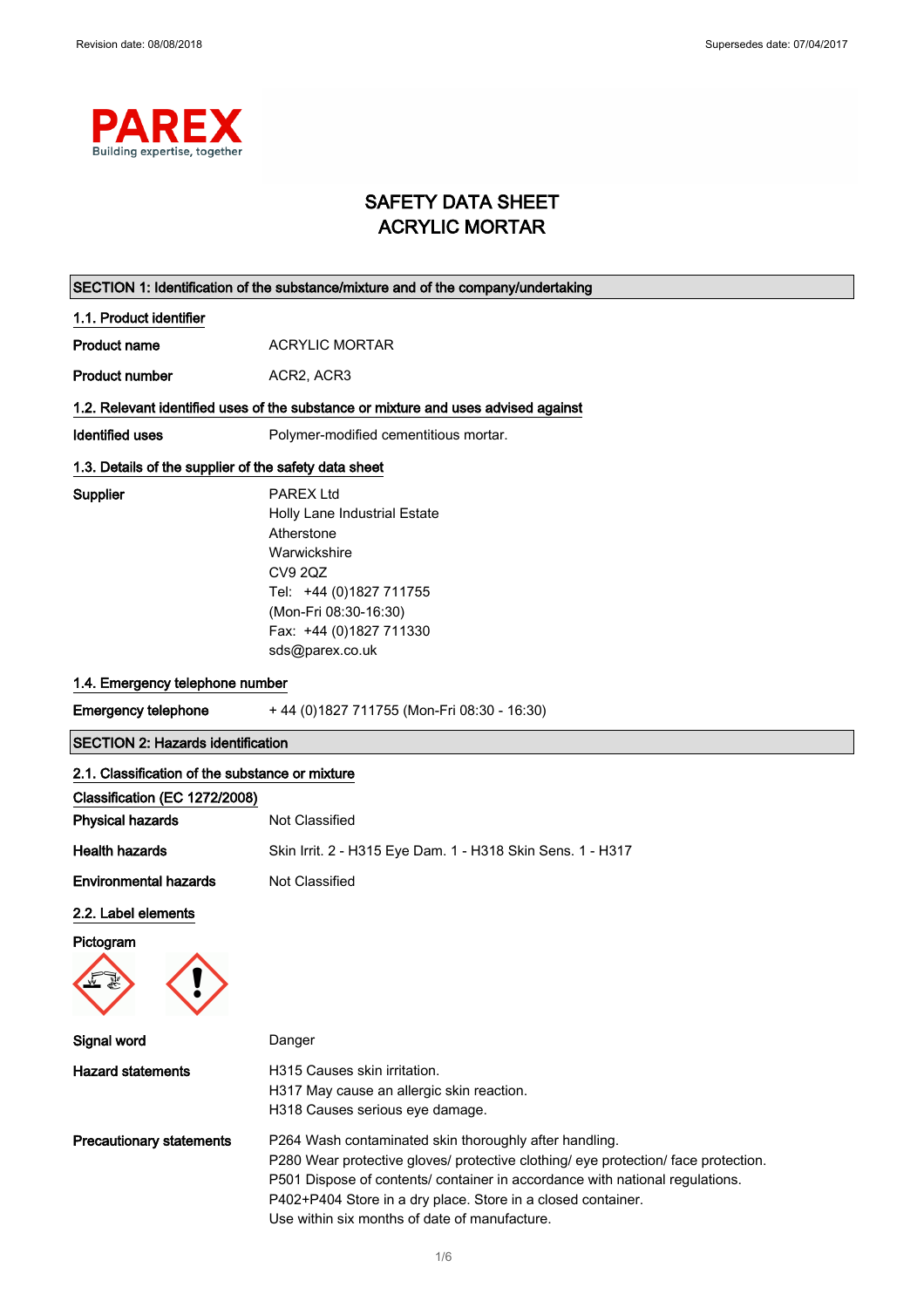Contains **CONTING PORTLAND CEMENT** 

## 2.3. Other hazards

| 2.3. Other hazards<br>SECTION 3: Composition/information on ingredients |                                                      |          |
|-------------------------------------------------------------------------|------------------------------------------------------|----------|
| 3.2. Mixtures                                                           |                                                      |          |
| <b>L100 LIMESTONE</b>                                                   |                                                      | 30-60%   |
| CAS number: 1317-65-3                                                   |                                                      |          |
|                                                                         |                                                      |          |
| Classification                                                          |                                                      |          |
| Not Classified                                                          |                                                      |          |
| PORTLAND CEMENT                                                         |                                                      | 10 - 40% |
| CAS number: 65997-15-1                                                  | EC number: 266-043-4                                 |          |
| Classification                                                          |                                                      |          |
| Skin Irrit. 2 - H315                                                    |                                                      |          |
| Eye Dam. 1 - H318                                                       |                                                      |          |
| Skin Sens. 1 - H317                                                     |                                                      |          |
| <b>STOT SE 3 - H335</b>                                                 |                                                      |          |
| <b>SILICA FUME</b>                                                      |                                                      | $1 - 5%$ |
|                                                                         |                                                      |          |
| CAS number: 69012-64-2                                                  | REACH registration number: 01-<br>2119486866-17-0000 |          |
|                                                                         |                                                      |          |
| Classification                                                          |                                                      |          |
| Not Classified                                                          |                                                      |          |
| <b>CALCIUM HYDROXIDE</b>                                                |                                                      | $1 - 5%$ |
|                                                                         |                                                      |          |
| CAS number: 1305-62-0                                                   | REACH registration number: 01-<br>2119475151-45-0000 |          |
|                                                                         |                                                      |          |
| Classification                                                          |                                                      |          |
| Skin Irrit. 2 - H315                                                    |                                                      |          |
| Eye Dam. 1 - H318                                                       |                                                      |          |
| <b>STOT SE 3 - H335</b>                                                 |                                                      |          |
| <b>IRON OXIDE DUST AND FUME</b>                                         |                                                      | 1%       |
| CAS number: 1309-37-1                                                   | REACH registration number: 01-                       |          |
|                                                                         | 2119457614-35-0000                                   |          |
| Classification                                                          |                                                      |          |
| Skin Irrit. 2 - H315                                                    |                                                      |          |
| Eye Irrit. 2 - H319                                                     |                                                      |          |
| STOT SE 3 - H335                                                        |                                                      |          |
| The full text for all hazard statements is displayed in Section 16.     |                                                      |          |

## SECTION 4: First aid measures

### 4.1. Description of first aid measures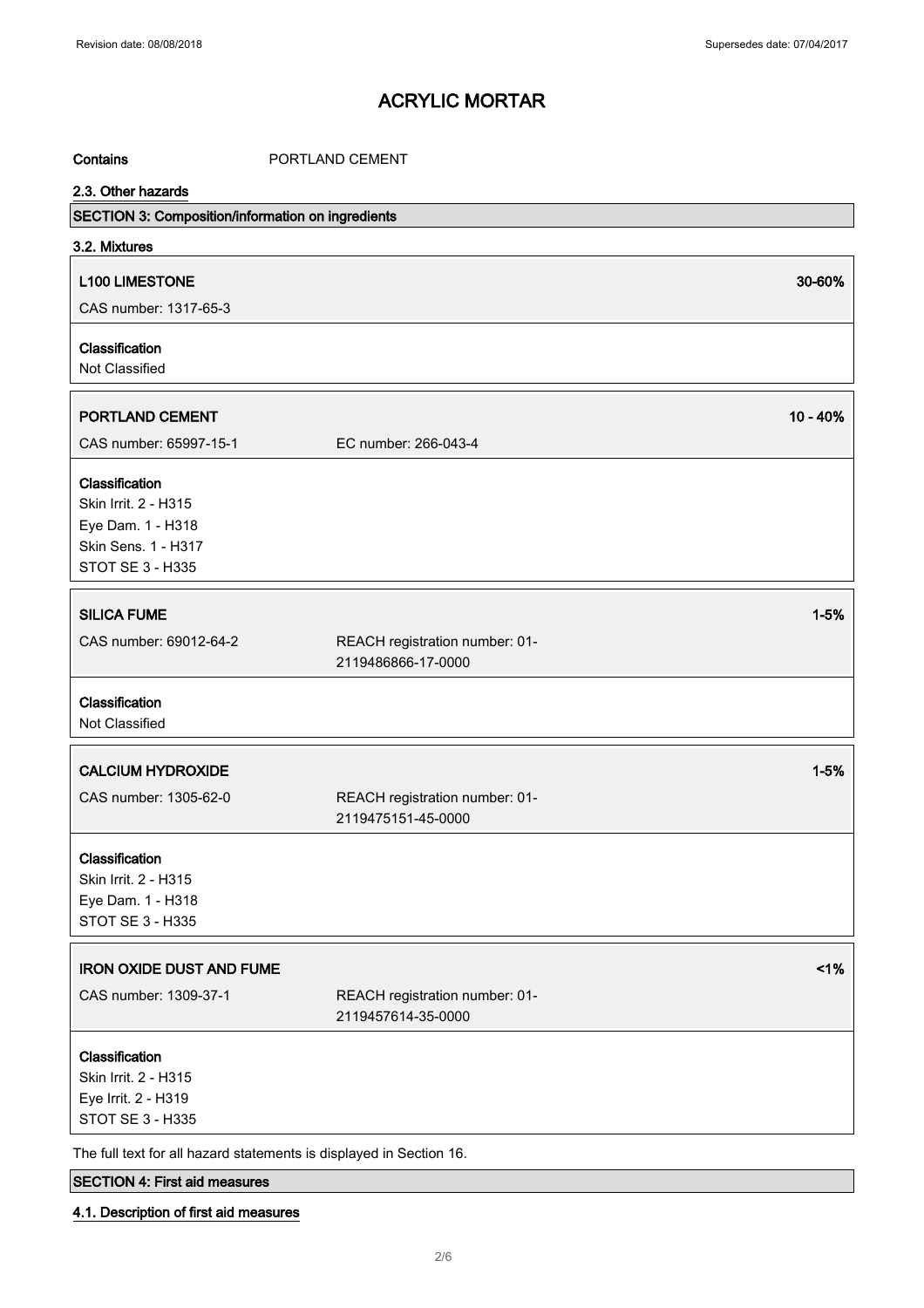| Inhalation                                                 | Move affected person to fresh air and keep warm and at rest in a position comfortable for<br>breathing. Get medical attention if any discomfort continues.                                                |  |
|------------------------------------------------------------|-----------------------------------------------------------------------------------------------------------------------------------------------------------------------------------------------------------|--|
| Ingestion                                                  | Immediately rinse mouth and drink plenty of water. If person becomes uncomfortable or if<br>ingested in large amounts (50-100 ml for an adult person): Take to hospital along with these<br>instructions. |  |
| Skin contact                                               | Remove contaminated clothing immediately and wash skin with soap and water. Get medical<br>attention if symptoms are severe or persist after washing.                                                     |  |
| Eye contact                                                | Immediately flush with plenty of water for up to 15 minutes. Remove any contact lenses and<br>open eyelids widely. If irritation persists: Seek medical attention and bring along these<br>instructions.  |  |
| <b>Protection of first aiders</b>                          | First aid personnel should wear appropriate protective equipment during any rescue.                                                                                                                       |  |
|                                                            | 4.2. Most important symptoms and effects, both acute and delayed                                                                                                                                          |  |
| <b>General information</b>                                 | See Section 11 for additional information on health hazards.                                                                                                                                              |  |
|                                                            | 4.3. Indication of any immediate medical attention and special treatment needed                                                                                                                           |  |
| <b>SECTION 5: Firefighting measures</b>                    |                                                                                                                                                                                                           |  |
| 5.1. Extinguishing media                                   |                                                                                                                                                                                                           |  |
| Suitable extinguishing media                               | The product is not flammable. Use fire-extinguishing media suitable for the surrounding fire.                                                                                                             |  |
| 5.2. Special hazards arising from the substance or mixture |                                                                                                                                                                                                           |  |
| 5.3. Advice for firefighters                               |                                                                                                                                                                                                           |  |
| for firefighters                                           | Special protective equipment Use protective equipment appropriate for surrounding materials.                                                                                                              |  |
|                                                            |                                                                                                                                                                                                           |  |
| <b>SECTION 6: Accidental release measures</b>              |                                                                                                                                                                                                           |  |
|                                                            | 6.1. Personal precautions, protective equipment and emergency procedures                                                                                                                                  |  |
| <b>Personal precautions</b>                                | Wear protective clothing as described in Section 8 of this safety data sheet.                                                                                                                             |  |
| 6.2. Environmental precautions                             |                                                                                                                                                                                                           |  |
| <b>Environmental precautions</b>                           | Do not discharge into drains, water courses or onto the ground.                                                                                                                                           |  |
| 6.3. Methods and material for containment and cleaning up  |                                                                                                                                                                                                           |  |
| Methods for cleaning up                                    | Avoid generation and spreading of dust. Collect spillage for reclamation or disposal in sealed<br>containers via a licensed waste contractor.                                                             |  |
| 6.4. Reference to other sections                           |                                                                                                                                                                                                           |  |
| Reference to other sections                                | For waste disposal, see Section 13.                                                                                                                                                                       |  |
| <b>SECTION 7: Handling and storage</b>                     |                                                                                                                                                                                                           |  |
| 7.1. Precautions for safe handling                         |                                                                                                                                                                                                           |  |
| <b>Usage precautions</b>                                   | Avoid contact with skin, eyes and clothing.                                                                                                                                                               |  |
| Advice on general<br>occupational hygiene                  | Do not eat, drink or smoke when using this product.                                                                                                                                                       |  |
|                                                            | 7.2. Conditions for safe storage, including any incompatibilities                                                                                                                                         |  |
| <b>Storage precautions</b>                                 | Store in tightly-closed, original container in a dry, cool and well-ventilated place.                                                                                                                     |  |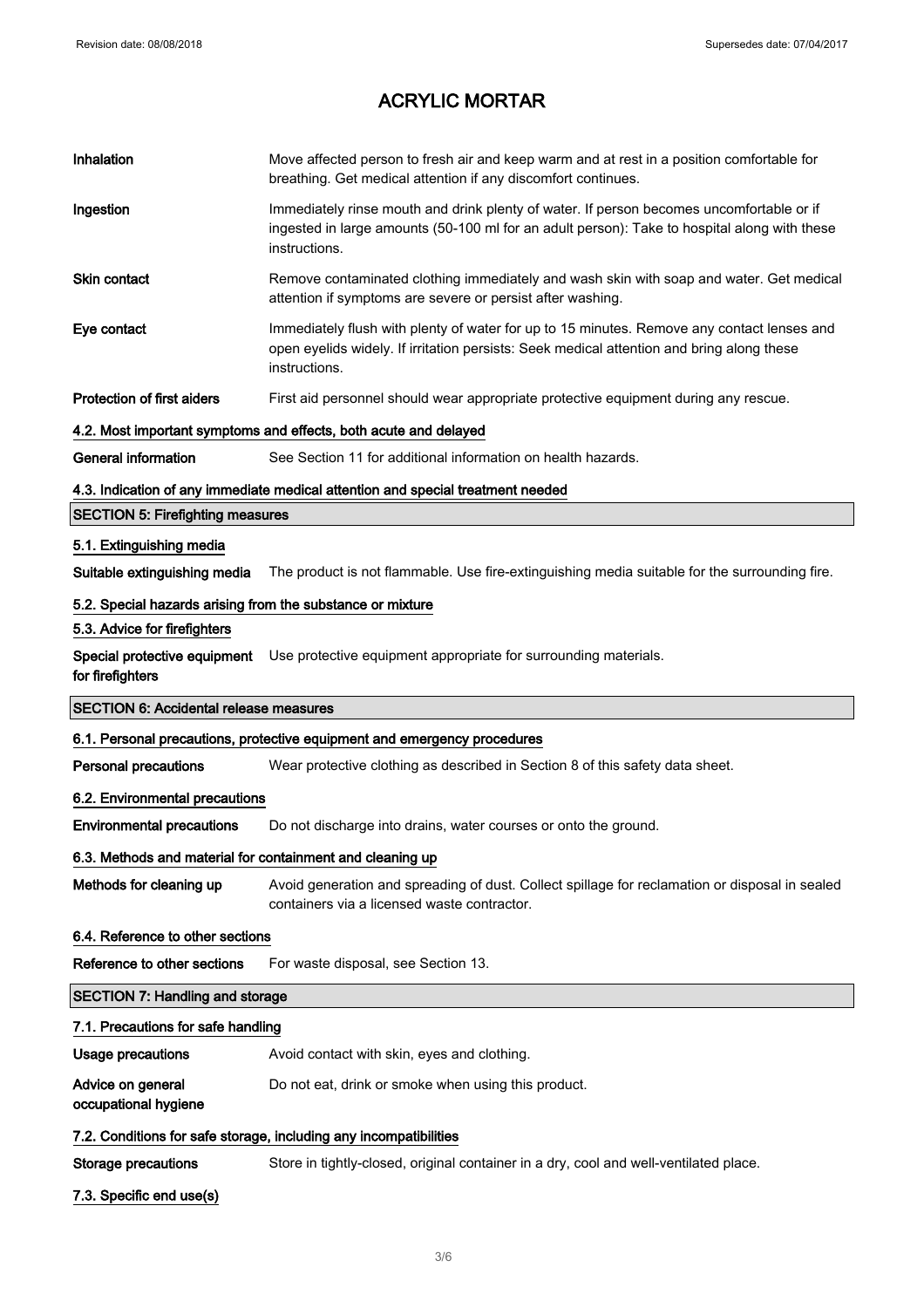Specific end use(s) The identified uses for this product are detailed in Section 1.2.

#### SECTION 8: Exposure Controls/personal protection

#### 8.1. Control parameters

### Occupational exposure limits

#### L100 LIMESTONE

Long-term exposure limit (8-hour TWA): 10 (inh) mg/m<sup>3</sup> 4 (resp) mg/m<sup>3</sup> Long-term exposure limit (8-hour TWA): WEL 10mg/m3 (inh) 4mg/m3 (resp) (Ireland)

### PORTLAND CEMENT

Long-term exposure limit (8-hour TWA): WEL 4 mg/m<sup>3</sup> respirable dust Long-term exposure limit (8-hour TWA): WEL 10 mg/m<sup>3</sup> inhalable dust Long-term exposure limit (8-hour TWA): WEL 10mg/m3 (inh) 4mg/m3 (resp) (Ireland)

#### SILICA FUME

Short-term exposure limit (15-minute): 0.1 mg/m<sup>3</sup> (Ireland)

#### CALCIUM HYDROXIDE

Long-term exposure limit (8-hour TWA): WEL 1 mg/m3 (resp) 4 mg/m3 (resp)

#### IRON OXIDE DUST AND FUME

Long-term exposure limit (8-hour TWA): WEL 5mg/m3 (as fume, Fe) Short-term exposure limit (15-minute): 10mg/m3 (as fume, Fe) Long-term exposure limit (8-hour TWA): WEL 5mg/m3 (as fume, Fe) (Ireland) Short-term exposure limit (15-minute): 10mg/m3 (as fume, Fe) (Ireland) WEL = Workplace Exposure Limit

#### 8.2. Exposure controls

#### Protective equipment



| Appropriate engineering<br>controls                | As this product contains ingredients with exposure limits, process enclosures, local exhaust<br>ventilation or other engineering controls should be used to keep worker exposure below any<br>statutory or recommended limits, if use generates dust, fumes, gas, vapour or mist. |  |
|----------------------------------------------------|-----------------------------------------------------------------------------------------------------------------------------------------------------------------------------------------------------------------------------------------------------------------------------------|--|
| Eye/face protection                                | Personal protective equipment for eye and face protection should comply with European<br>Standard EN166.                                                                                                                                                                          |  |
| Hand protection                                    | Wear protective gloves.                                                                                                                                                                                                                                                           |  |
| Other skin and body<br>protection                  | Wear appropriate clothing to prevent skin contamination.                                                                                                                                                                                                                          |  |
| Hygiene measures                                   | Wash at the end of each work shift and before eating, smoking and using the toilet.                                                                                                                                                                                               |  |
| <b>Respiratory protection</b>                      | If ventilation is inadequate, suitable respiratory protection must be worn.                                                                                                                                                                                                       |  |
| <b>CECTION Of Dhugical and Chamical Proportion</b> |                                                                                                                                                                                                                                                                                   |  |

#### SECTION 9: Physical and Chemical Properties

| 9.1. Information on basic physical and chemical properties |                                            |  |
|------------------------------------------------------------|--------------------------------------------|--|
| Appearance                                                 | Powder.                                    |  |
| Colour                                                     | Grey.                                      |  |
| Odour                                                      | Odourless.                                 |  |
| рH                                                         | Approximately 12 - 13 in aqueous solution. |  |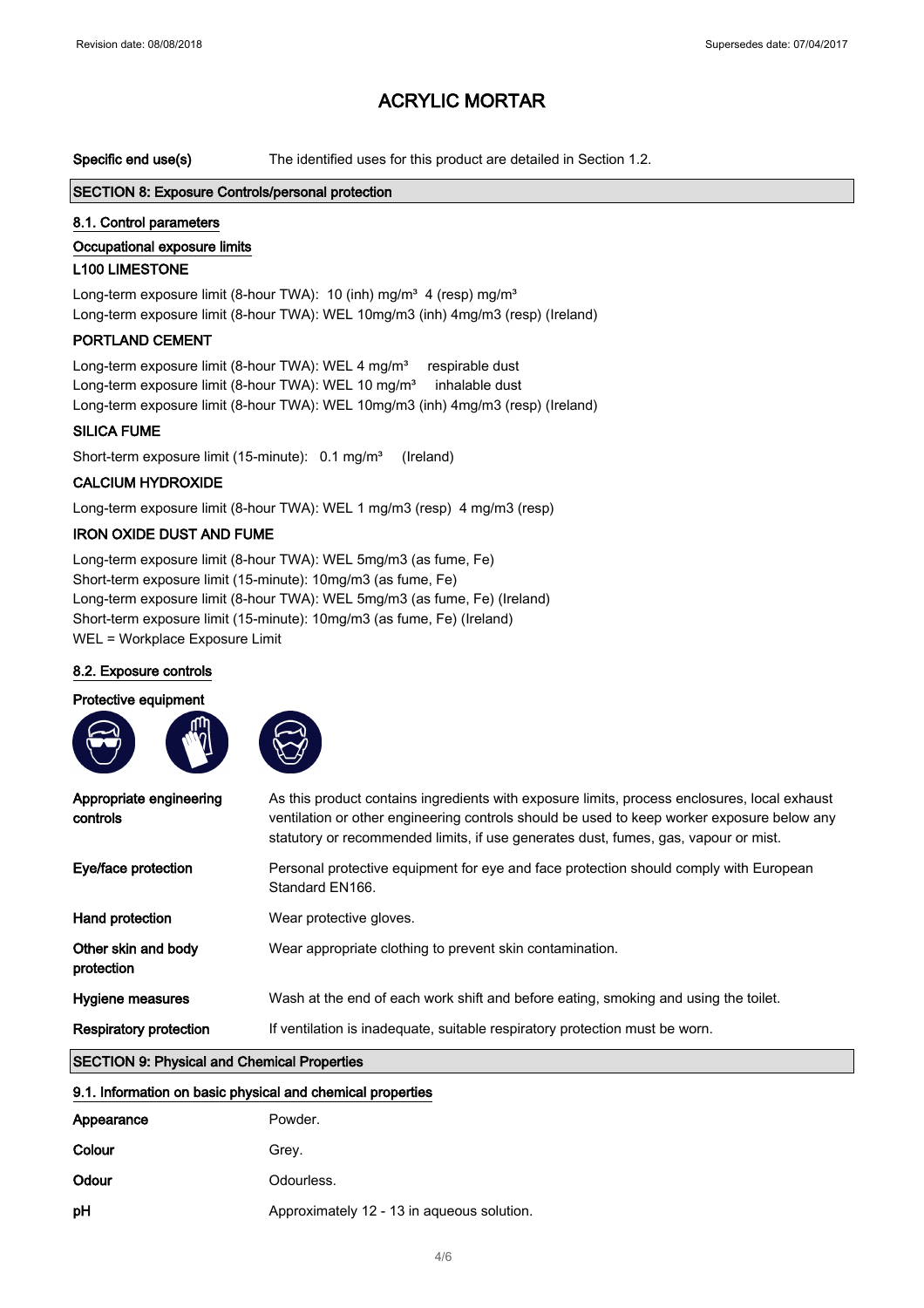| <b>Melting point</b>                             | Not applicable.                                                     |  |
|--------------------------------------------------|---------------------------------------------------------------------|--|
| Initial boiling point and range                  | Not applicable.                                                     |  |
| Flash point                                      | Not applicable.                                                     |  |
| <b>Evaporation rate</b>                          | Not applicable.                                                     |  |
| Flammability (solid, gas)                        | Not applicable.                                                     |  |
| Vapour pressure                                  | Not applicable.                                                     |  |
| <b>Relative density</b>                          | >1                                                                  |  |
| 9.2. Other information                           |                                                                     |  |
| <b>SECTION 10: Stability and reactivity</b>      |                                                                     |  |
| 10.1. Reactivity                                 |                                                                     |  |
| 10.2. Chemical stability                         |                                                                     |  |
| <b>Stability</b>                                 | Stable at normal ambient temperatures and when used as recommended. |  |
| 10.3. Possibility of hazardous reactions         |                                                                     |  |
| 10.4. Conditions to avoid                        |                                                                     |  |
| 10.5. Incompatible materials                     |                                                                     |  |
| 10.6. Hazardous decomposition products           |                                                                     |  |
| <b>SECTION 11: Toxicological information</b>     |                                                                     |  |
| 11.1. Information on toxicological effects       |                                                                     |  |
| Acute toxicity - oral                            |                                                                     |  |
| ATE oral (mg/kg)                                 | 62,500.0                                                            |  |
| Skin corrosion/irritation                        |                                                                     |  |
| Human skin model test                            | Irritating.                                                         |  |
| Serious eye damage/irritation                    |                                                                     |  |
| Serious eye damage/irritation                    | Corrosivity to eyes is assumed.                                     |  |
| <b>Skin sensitisation</b>                        |                                                                     |  |
| Skin sensitisation                               | Sensitising.                                                        |  |
| Specific target organ toxicity - single exposure |                                                                     |  |
| <b>Target organs</b>                             | Respiratory system, lungs                                           |  |
| Aspiration hazard                                |                                                                     |  |
| Aspiration hazard                                | May be harmful if swallowed and enters airways.                     |  |
|                                                  |                                                                     |  |
| Inhalation                                       | Irritating to respiratory system.                                   |  |
| Skin contact                                     | May cause an allergic skin reaction.                                |  |
| Eye contact                                      | Causes serious eye damage.                                          |  |
| <b>SECTION 12: Ecological Information</b>        |                                                                     |  |
| 12.1. Toxicity                                   |                                                                     |  |

|  | 12.2. Persistence and degradability |
|--|-------------------------------------|
|  |                                     |

12.3. Bioaccumulative potential

12.4. Mobility in soil